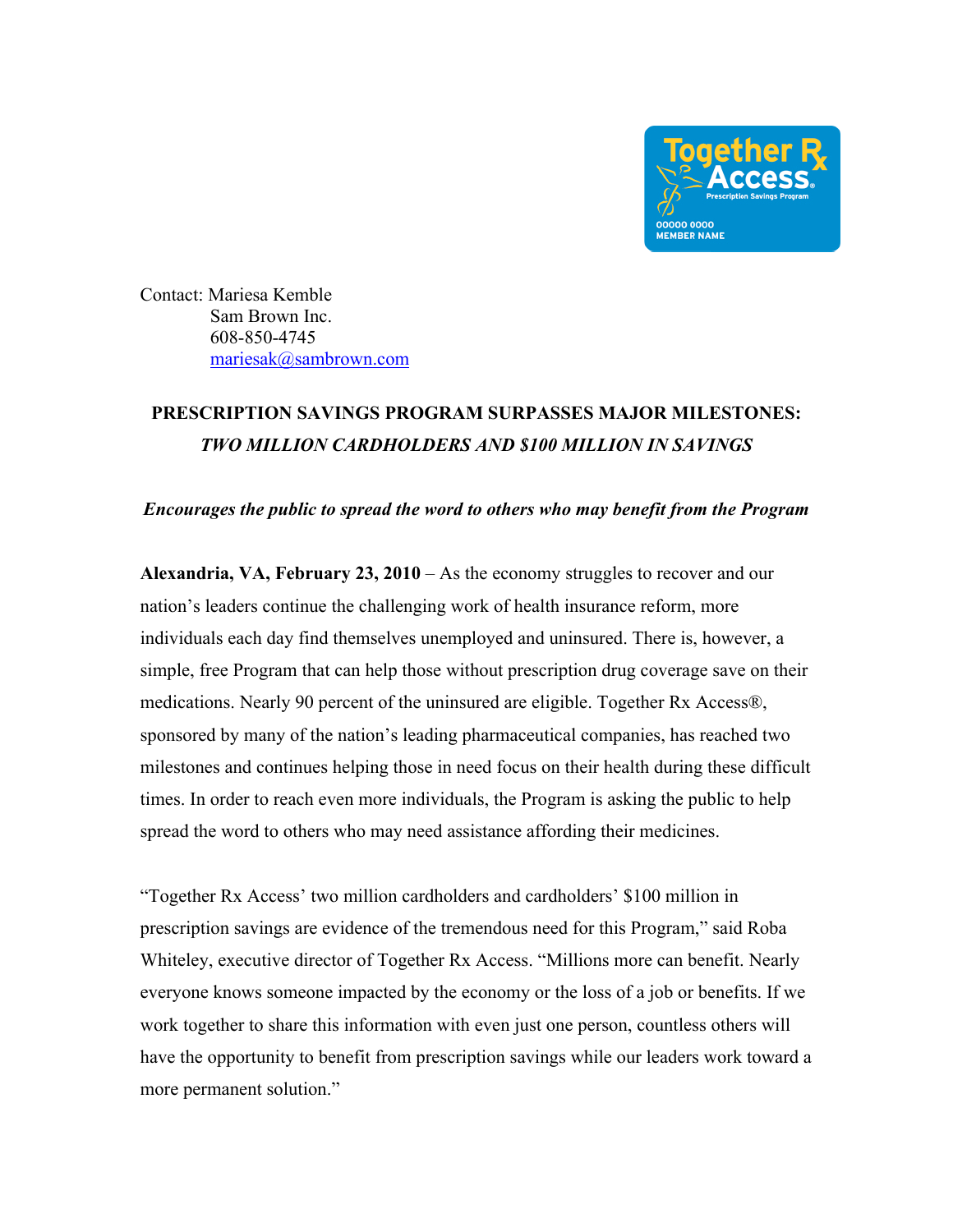Results from a new consumer poll show that nearly half (45 percent) of the uninsured may delay seeking health insurance coverage while waiting for healthcare reform legislation to pass.\* This is of particular concern as more than 11 million working-age people are living with one or more chronic diseases.†

Together Rx Access is the *only* program offering its cardholders immediate access to savings on brand-name and generic medicines from more than one pharmaceutical company. Medicines in the Program include those used to treat many common conditions, such as asthma, diabetes, depression and high cholesterol.

"As a retired widow living on a budget, I cannot afford health insurance and I am not yet eligible for Medicare," said Helena Jennings, a Mississippi resident and Together Rx Access cardholder. "The Together Rx Access Program has been a blessing…helping me to better afford my prescription medicines. I've recommended the Program to my uninsured family and friends."

## **About Together Rx Access**

The Together Rx Access Card was created by many of the nation's leading pharmaceutical companies to help hardworking Americans and their families gain access to immediate and meaningful savings on prescription products right at their neighborhood pharmacies. Most cardholders save 25 to 40 percent<sup> $\ddagger$ </sup> on brand-name prescription products. More than 300 brand-name prescription products are included in the Program.§ Savings are also available on a wide range of generics. Medicines in the Program include those used to treat high cholesterol, diabetes, depression, asthma, and many other common conditions. The Together Rx Access Card is free to get and free to use.

Together Rx Access also directs individuals to the Partnership for Prescription Assistance (PPA), a clearinghouse for more than 475 public and private assistance programs, including nearly 200 offered by pharmaceutical companies. Those who are eligible for the Together Rx Access Card may qualify for additional savings on prescription